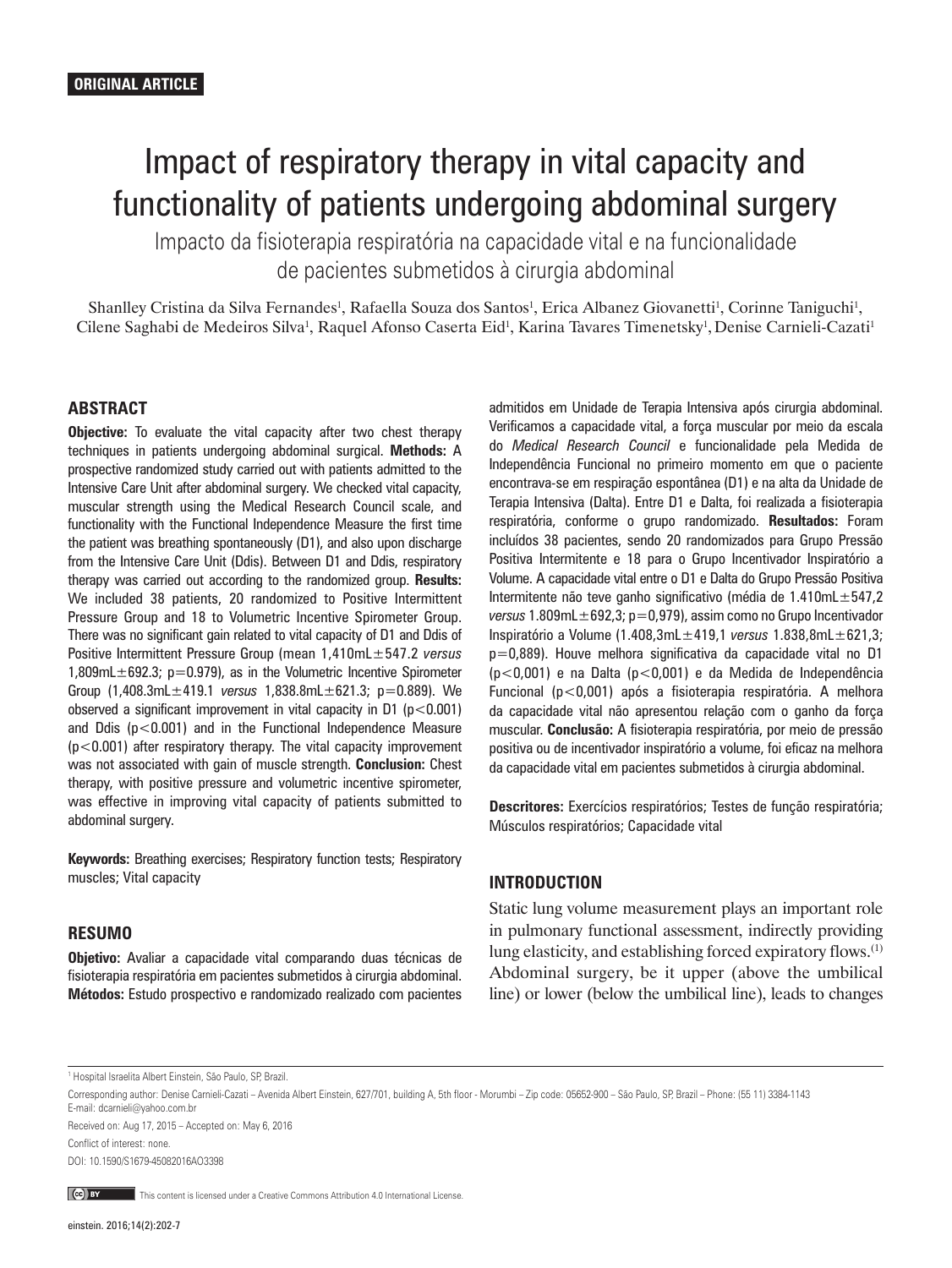in respiratory mechanics, lung volume and capacity, oxygenation, and pulmonary defense mechanisms. Shallow breathing occurs as a result of pain, reducing lung volume and capacity, which may last for 7 to 14 days after the surgical procedure. $(2,3)$ 

Respiratory therapy is helpful from the prevention to the treatment of pulmonary complications and comprises several techniques.(4) These techniques are clinically significant and widely used because they increase functional residual capacity, ensure greater alveolar stability, and may be executed with or without mechanical devices.(5)

The objective of using of the incentive spirometer is to encourage the patient, through visual feedback, to sustain maximum inspiration.<sup>(6,7)</sup> Despite the widespread use of the incentive spirometry, some systematic reviews suggested that this technique shows little evidence of benefits in the prevention of postoperative complications.(4)

Bi-level positive airway pressure, whether continuous or intermittent, has proven beneficial in prevention and treatment of pulmonary complications after heart surgeries.<sup>(8)</sup> There are technical differences between bi-level positive continuous and intermittent airway pressures, because each of them acts in a specific way in the recovery of pulmonary function and respiratory mechanics. A review study showed the efficacy of continuous positive airway pressure, aiming to reduce the risk of pulmonary complications in patients undergoing abdominal surgery.(9)

However, the efficacy of respiratory therapy during postoperative abdominal surgery is still controversial. Pasquina et al.<sup>(10)</sup> suggested that using routine respiratory therapy is unjustified, since few clinical trials show its effectiveness in prophylactic treatment. Nevertheless, Lawrence et al.<sup>(11)</sup> stated that, in postoperative period of abdominal surgery, any pulmonary expansion technique is better than no prophylaxis.

It is known that respiratory therapy plays an important role in pulmonary rehabilitation, regardless of the technique employed. However, there are few studies that significantly express a comparison between techniques, such as the incentive spirometer and bi-level intermittent positive airway pressure during bedside patient care in the postoperative period of abdominal surgery (upper or lower).

# **OBJECTIVE**

To assess vital capacity by comparing two respiratory therapy techniques in patients undergoing abdominal surgery.

# **METHODS**

A randomized prospective analysis, in patients admitted to the adult and clinical-surgical Intensive Care Unit (ICU), in a private hospital. This study was approved by the Research Ethics Committee, under protocol number 214.411, CAAE: 12309513.6.0000.0071.

Patients included were over 18 years of age and underwent abdominal surgery, with or without pulmonary complications. We excluded patients with hemodynamic instability, previously diagnosed respiratory and/or neuromuscular diseases, and those who were uncooperative with physical therapy care.

Randomization was done by a draw to divide the patients into two groups: Positive Intermittent Pressure Group and Volumetric Incentive Spirometer Group.

Measurement of vital capacity (VC) was performed as described by the American Thoracic Society and by the European Respiratory Society,<sup>(12)</sup> on the first day the patient started breathing spontaneously (D1) and on the day of discharge from the ICU (Ddis). Vital capacity was always checked at the beginning of treatment (D1 before and Ddis before) and at the end of respiratory therapy (D1 after and Ddis after) and 30 minutes after it (D1-30 and Ddis-30). Between days D1 and Ddis, the patients underwent conventional physiotherapy, as part of the institutional routine of the ICU physical therapy team, with lower limb free or assisted active exercises (according to the patient's condition), respiratory physiotherapy associated to upper limb free or assisted active exercises, assisted cough, and, if necessary, nasotracheal aspiration for bronchial hygiene. The respiratory therapy technique to be used with patients, according to the randomized group, was followed at all times.

Later, muscle strength was assessed through the Medical Research Council (MRC) scale<sup>(13-15)</sup> and through the Functional Independence Measure (FIM) indicator. These measurements were collected on D1 and Ddis.

With regards to respiratory therapy at the time of patient assessment in the study, the following exercises were performed: lower limb free or assisted active exercises (according to the patient's condition); respiratory physiotherapy associated to upper limb free or assisted active exercises, assisted cough, and, if necessary, nasotracheal aspiration.

To wrap up the treatment according to randomization, bi-level intermittent positive airway pressure was performed in the Positive Intermittent Pressure Group, with the proper equipment for non-invasive, bi-level pressure mechanical ventilation, with inspiratory airway pressure and end-expiratory airway pressure. The (Ventilator iSleep, Breas®, Mölnlycke, Sweden), was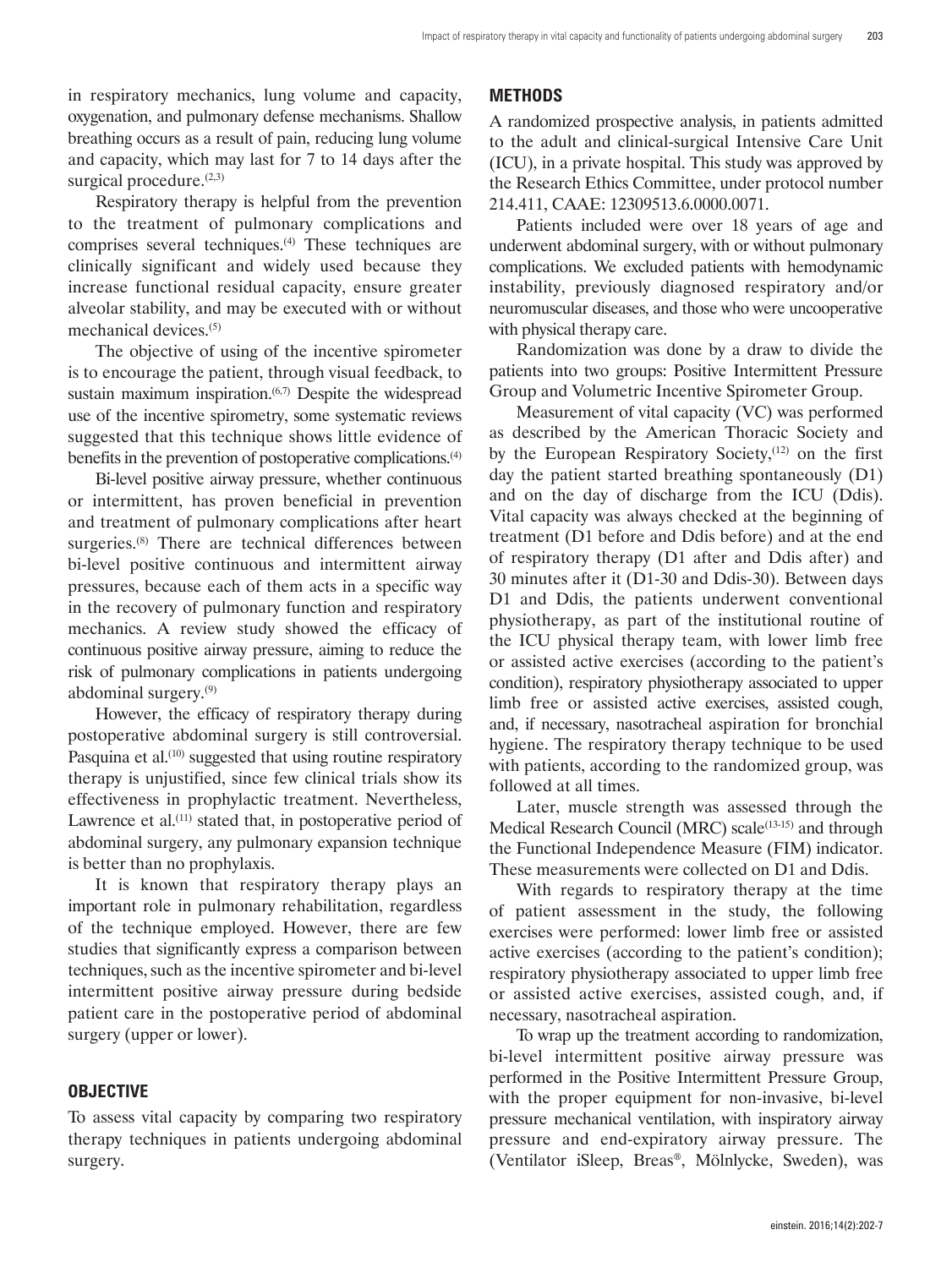used in three series of ten repetitions and with pressures determined for each patient, according to their ideal tidal volume and following the mechanical ventilation consensus guidelines (tidal volume of 6mL/kg), in accordance with equipment monitoring.

Volumetric incentive spirometer (Voldyne 5000, Hudson RCI®, Tecate, México), was used by the Volumetric Incentive Spirometer Group, in three series of ten repetitions each.

Due to the lack of studies showing the benefits between the use of bi-level intermittent positive airway pressure techniques and volumetric incentive spirometer in postoperative patients who underwent abdominal surgery, it was possible to do the calculation of the sample based on the results of the first 10 cases assessed (pilot). Vital capacity variability was shown at 30 minutes of approximately 650mL, where there was an assumed difference of 600mL between the groups, with 80% power and 95%IC. Thus, the required sample for the study was 19 patients per group.

Qualitative personal characteristics were described according to the groups, through absolute and relative frequencies, and the association between them was verified using  $\chi^2$  or Fisher's exact tests, which was also used when the sample was insufficient for  $\chi^2$  test.

Quantitative personal characteristics were described according to the groups through summary measures (mean, standard deviation, median, minimum and maximum), and compared amongst each other by Student's *t* test or Mann-Whitney, in the absence of normal distribution of the variable, which was evaluated through Kolmogorov-Smirnov test.

Vital capacity results were described on the second day of assessment and at the moments to evaluate measurements during therapy (before, at the end of therapy, and 30 minutes after). MRC and FIM results were described as days of assessment and using summary measurements (mean, standard deviation, median, minimum and maximum).

The correlation between VC and MRC and FIM functionality scores was assessed in both groups, by calculating Pearson's correlations.

Tests were performed with a significance level of 5%. Statistical analysis was done through the software Statistical Package for Social Sciences (SPSS), version 13.0.

#### **RESULTS**

The study comprised a sample of 38 individuals who were divided into two groups after randomization. The

Positive Intermittent Pressure Group was formed by 20 individuals, and the Volumetric Incentive Spirometer Group by 18 individuals. The sample did not show significant difference between age, total days at the ICU, and total days of hospital stay between the groups.

The groups were homogenous and did not show significant difference between their characteristics, such as gender, personal background, and respiratory complications. The only significant difference was in the fact that the Positive Intermittent Pressure Group showed a higher number of upper abdominal surgeries (80%), and the Volumetric Incentive Spirometer Group showed a higher number of lower abdominal surgeries  $(83.3\%)$  (p<0.001). However, the type of abdominal surgery was not a criterion for randomization interference (Table 1).

|  |  | Table 1. Description of the sample |  |  |
|--|--|------------------------------------|--|--|
|--|--|------------------------------------|--|--|

| <b>Variables</b>                                              | <b>Positive</b><br>Intermittent<br><b>Pressure</b><br>Group | <b>Volumetric</b><br>Incentive<br><b>Spirometer</b><br>Group | p value |
|---------------------------------------------------------------|-------------------------------------------------------------|--------------------------------------------------------------|---------|
| Age (years),* mean (SD)                                       | 58.70 (15.9)                                                | 63.67 (15.6)                                                 | 0.340   |
| Gender <sup><math>\dagger</math></sup> – n (%)                |                                                             |                                                              | 0.703   |
| Female                                                        | 9(45)                                                       | 7(38.9)                                                      |         |
| Male                                                          | 11(55)                                                      | 11(61.1)                                                     |         |
| Smoking <sup><math>†</math></sup> – n (%)                     | 1(5)                                                        | 1(5.6)                                                       | >0.999  |
| Past history <sup>†</sup> – n (%)                             |                                                             |                                                              |         |
| Hypertension                                                  | 4(20)                                                       | 8(44.4)                                                      | 0.106   |
| <b>DM</b>                                                     | 4(20)                                                       | 5(27.8)                                                      | 0.709   |
| Type of abdominal surgery <sup><math>+</math></sup> – n (%)   |                                                             |                                                              | < 0.001 |
| Higher                                                        | 16 (80)                                                     | 3(16.7)                                                      |         |
| Lower                                                         | 4(20)                                                       | 15(83.3)                                                     |         |
| Respiratory complications <sup>†</sup> -n (%)                 |                                                             |                                                              | >0.999  |
| Atelectasis                                                   | 3(15)                                                       | 0(0)                                                         | 0.232   |
| Pleural effusion                                              | 3(15)                                                       | 0(0)                                                         | 0.232   |
| Length of stay at ICU (days) $\frac{1}{2}$ – median (max-min) | $2.75(1-7)$                                                 | $2.44(1-4)$                                                  | 0.696   |
| Length of stay $(days)^{\ddagger}$ – median (max-min)         | 10 (5-88)                                                   | $12(5-27)$                                                   | 0.497   |

\*Student´s *t* test. † χ² . ‡ Mann-Whitney test. SD: standard deviation; DM: *diabetes mellitus*; ICU: intensive care unit.

Correlation of VC measurements between the Positive Intermittent Pressure Group and the Volumetric Incentive Spirometer Group did not show significant difference (p=0.969). However, in regards to the correlation between each moment, there was significant difference in VC measurements (Figure 1). There was significant gain between D1 before and D1 after  $(p<0.001)$  and D1 before and D1-30 ( $p$ <0.001). However, there was no significant difference between D1 after and D1-30  $(p>0.999)$ , or between D1-30 and Ddis before  $(p=0.308)$ . There was significant VC improvement between Ddis before and Ddis after  $(p<0.001)$ .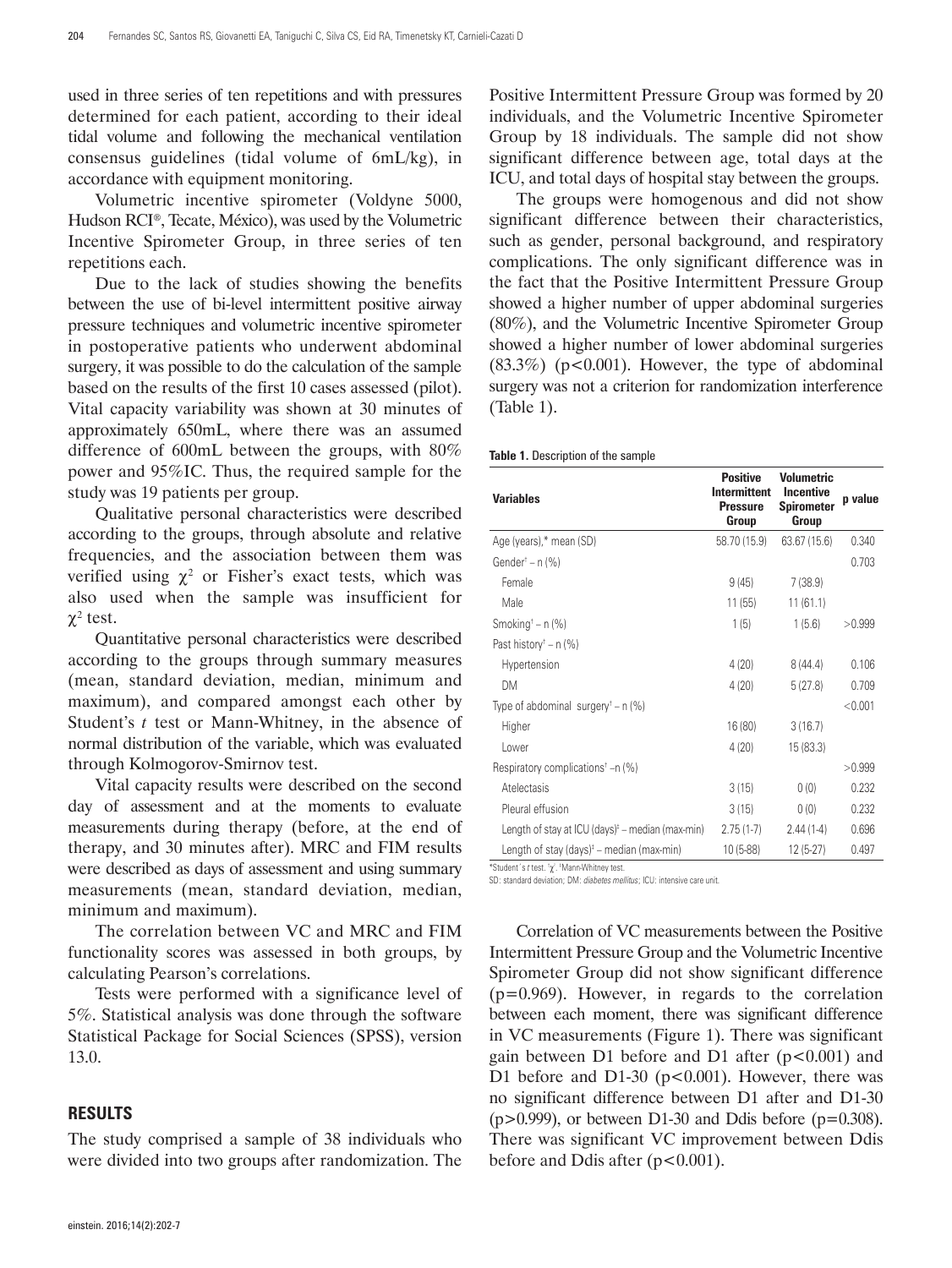

\*Vital capacity was significantly higher after therapy than before, p<0.001. #Vital capacity was significantly higher after therapy than before, p<0.001.

VC: vital capacity; IPPB: intermittent positive pressure breathing.

**Figure 1.** Vital capacity measurements in each (D1) and (Ddis) of the patient. (A) Vital capacity measurements in the first therapy session. (B) Vital capacity measurements in the last therapy session at the Intensive Care Unit

**Table 2.** Vital capacity measurement in the first (D1) and last (Ddis) therapy session at the Intensive Care Unit, and predicted lower limit of vital capacity in the Positive Intermittent Pressure Group and Volumetric Incentive Ipirometer Group

| <b>Variables</b>                                 | <b>Positive</b><br>Intermittent<br><b>Pressure Group</b> | <b>Volumetric</b><br>Incentive<br><b>Spirometer Group</b> | p<br>value |
|--------------------------------------------------|----------------------------------------------------------|-----------------------------------------------------------|------------|
| D1 before*, mL - mean (SD)                       | 1.412.50 (547.2)                                         | 1.408.33 (419.1)                                          | 0.979      |
| Ddis $30^*$ , mL – mean (SD)                     | 1.809.00 (692.3)                                         | 1.838.89 (621.3)                                          | 0.889      |
| Predicted lower limit VC*,<br>$mL$ – mean $(SD)$ | 3.094.35 (769.9)                                         | 2.789.33 (543.4)                                          | 0.171      |

\*Student´s *t* test.

SD: standard deviation; VC: vital capacity

With regards to measurements of FIM (Figure 2) and MRC (Figure 3) scales, no significant difference was found between the two groups ( $p=0.204$  and  $p=0.160$ , respectively). However, when comparing them between D1 and Ddis, a significant increase was found in both FIM ( $p < 0.001$ ) and MRC ( $p = 0.003$ ).



FIM: functional independence measure; IPPB: intermittent positive pressure breathing. **Figure 2.** Functional Independence Measure performed on the first (D1) and last

(Ddis) respiratory therapy session before discharge from the intensive care unit



After the surgical procedure, all patients presented VC below the predicted lower limit. Even with significant gain after respiratory therapy, VC measurements remained below the predicted lower limit<sup> $(1)$ </sup> (Table 2).

MRC: medical research council.; IPPB: intermittent positive pressure breathing.

**Figure 3.** Assessment of overall muscle strength performed on the first (D1) and last (Ddis) respiratory therapy session before discharge from the intensive care unit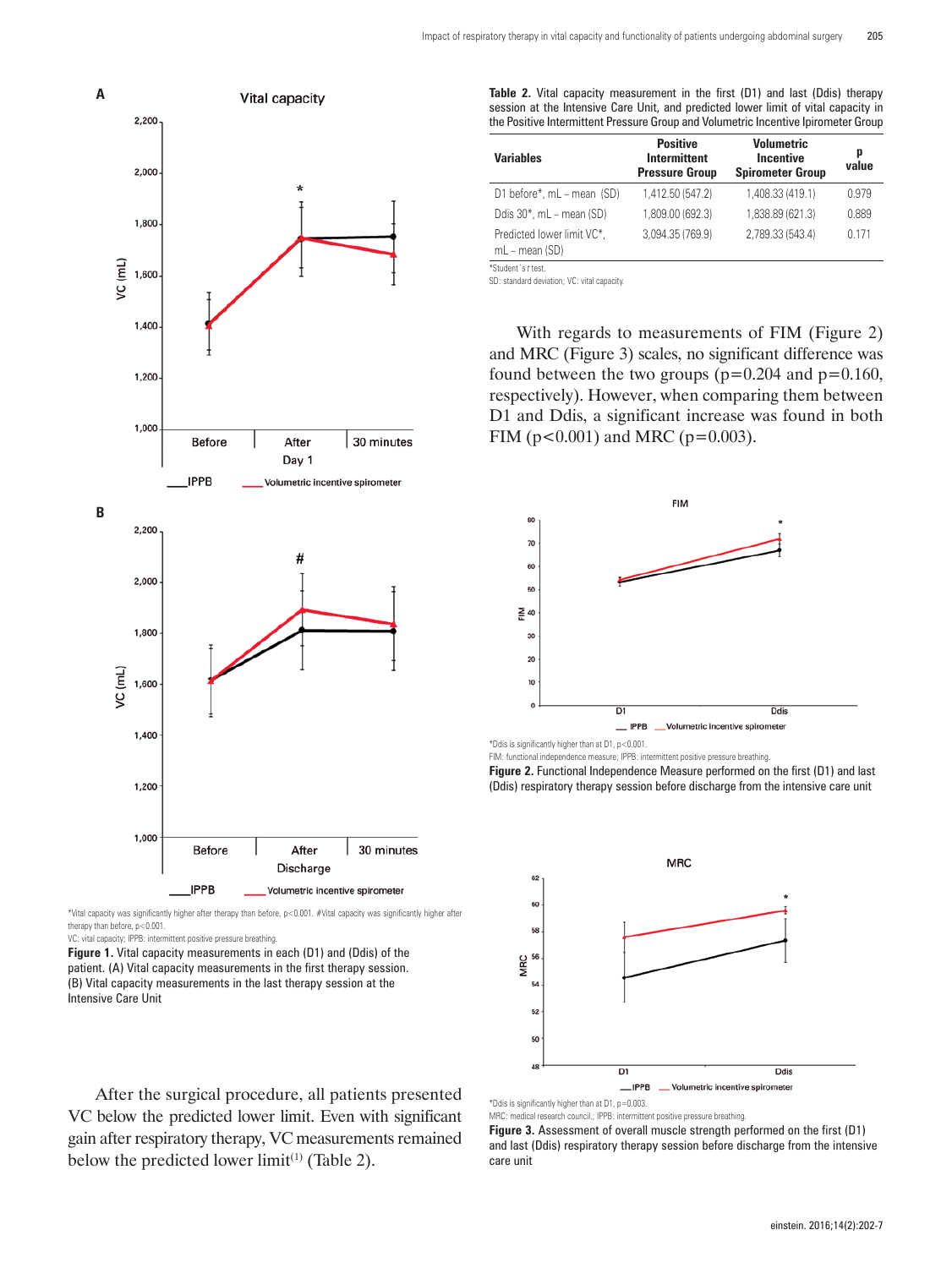No correlation was found between VC and functionality measurements FIM and muscle strength MRC, on D1 ( $r = -0.094$  and  $r = 0.211$ ;  $p > 0.05$ ) or on Ddis ( $r=0.265$  e  $r=0.189$ ;  $p>0.05$ ), respectively.

## **DISCUSSION**

Upper or lower abdominal surgery has a great impact on patients' pulmonary mechanics, with a direct influence on lung capacity and volume.<sup>(16)</sup> In our sample, all patients arrived at the ICU with VC below the predicted lower limit and were more prone to pulmonary complications. Nonetheless, even though these measurements were below the lower limit, there was significant gain in VC after respiratory therapy.

Respiratory therapy, with volumetric incentive spirometer or intermittent positive pressure, is efficient with regards to VC gain for patients undergoing abdominal surgery. In both the Positive Intermittent Pressure Group and the Volumetric Incentive Spirometer Group, VC gain was observed when comparing the first measurement before respiratory therapy and the last measurement before discharge from ICU.

The Positive Intermittent Pressure Group was formed by a higher percentage of upper abdominal surgeries, most of which were liver transplants, whereas the Volumetric Incentive Spirometer Group had a prevalence of lower abdominal surgeries. Although the groups did not present significant differences between them, literature shows that upper abdominal surgeries tend to trigger more pulmonary complications.<sup>(2,3,10)</sup> However, in this study, neither group showed significant pulmonary complications.

Marques et al. $(17)$  stated that the volumetric incentive spirometer is better than the flow incentive spirometer, because it promotes a more efficient respiratory pattern, that is, a predominantly abdominal breathing with superior inspiratory time and reduced respiratory muscle overload, which brings more comfort to the patient and more efficiency during the exercise. Respiratory therapy is important in the ICU, and, among all the techniques used in that environment, intermittent positive pressure appears as a device that may help increase lung volumes and optimize gas exchange. $(18,19)$ 

Regardless of the technique or device here employed, there is evidence that respiratory therapy is beneficial and efficient when applied to bed-ridden patients with respiratory mechanics alterations triggered by surgical procedures.

In our results, the most significant gain happened on the first day of therapy, when we observed a significant difference between D1 before and D1 after. Between D1 after and D1-30, there was a small drop in VC, which was still higher than D1 before. This suggests that respiratory therapy in early postoperative stages may prevent VC from staying too low and, consequently, prevent other pulmonary complications. Despite a small decrease after therapy, there is still gain in pulmonary function. However, when comparing D1 to Ddis, the gain between the two moments was not as significant as on D1.

Our sample showed the sustained gain in VC, suggesting that respiratory therapy improves the patient's VC and helps maintain that gain throughout time. This is an extremely important point, since these patients present with altered respiratory mechanics and need respiratory and functional re-education in the postoperative period.

In relation to patient functionality, rehabilitation was efficient in the gain of these measurements. Initially, the patients showed decreased overall muscle strength, with consequent restriction of daily functions and, after rehabilitation, overall muscle strength showed significant improvement. Therefore, in order to minimize risk of immobility caused by postoperative pain or complications, respiratory therapy promotes increase of muscle strength and improves functionality in activities of daily life.

Muscle strength and functionality are directly related. When a patient presents reduced muscle strength, decrease or loss of functionality occurs as a consequence.<sup>(18)</sup> Correlating these two important items to pulmonary function, we observed that MRC and FIM gains did not have significant relation to VC. This suggests a gain in overall muscle strength with consequent improvement of patient's functionality, but also that this improvement is not directly related VC improvement. This has us considering that the improvement in VC was related to respiratory function optimization with lung volume and capacity increase, and not to the gain of overall muscle strength.

Ferreira et al.<sup>(20)</sup> stated that with respiratory therapy after abdominal surgeries, such as cholecystectomy, the patient presents improvements in respiratory mechanics and also gains in functionality and quality of life, due to muscle strength improvement and cardiorespiratory fitness.

A possible limitation of this study was due to the short ICU stay as a result of high patient turnover. However, patients undergoing abdominal surgery may present changes in ventilatory mechanics immediately after surgery, which prompts pulmonary complications. Another limitation was the authorization by the medical staff to use of positive pressure in the postoperative period; however the proposed goal was reached.